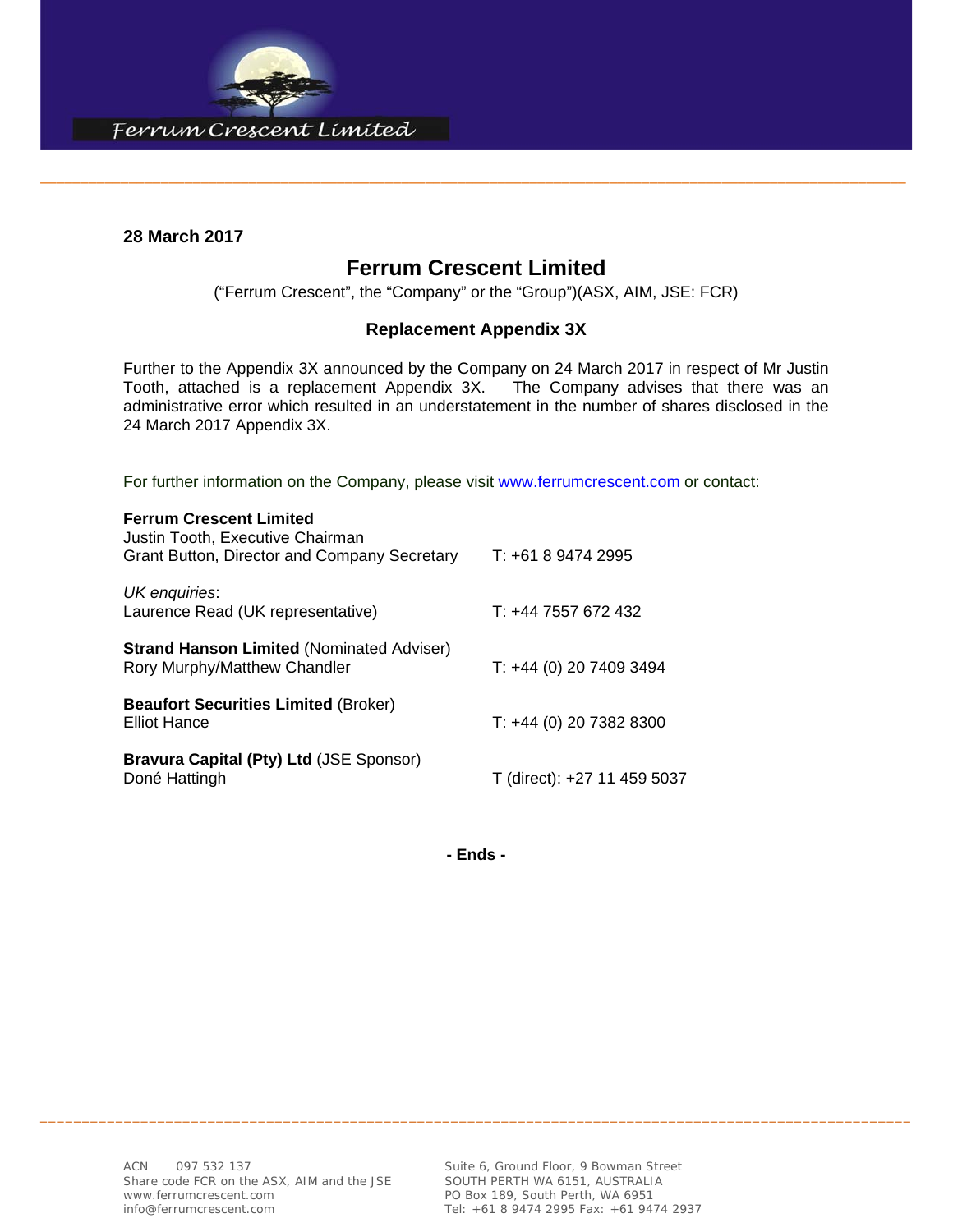*Rule 3.19A.1*

# **Appendix 3X**

## **Initial Director's Interest Notice**

*Information or documents not available now must be given to ASX as soon as available. Information and documents given to ASX become ASX's property and may be made public.*

Introduced 30/9/2001.

| Name of entity | <b>Ferrum Crescent Limited</b> |
|----------------|--------------------------------|
| <b>ABN</b>     | 58 097 532 137                 |

We (the entity) give ASX the following information under listing rule 3.19A.1 and as agent for the director for the purposes of section 205G of the Corporations Act.

| Name of Director    | Justin Tooth     |
|---------------------|------------------|
| Date of appointment | 16 December 2015 |

**Part 1 - Director's relevant interests in securities of which the director is the registered holder** *In the case of a trust, this includes interests in the trust made available by the responsible entity of the trust*

Note: In the case of a company, interests which come within paragraph (i) of the definition of "notifiable interest of a director" should be disclosed in this part.

**Number & class of securities** 166,650 fully paid ordinary shares

<sup>+</sup> See chapter 19 for defined terms.